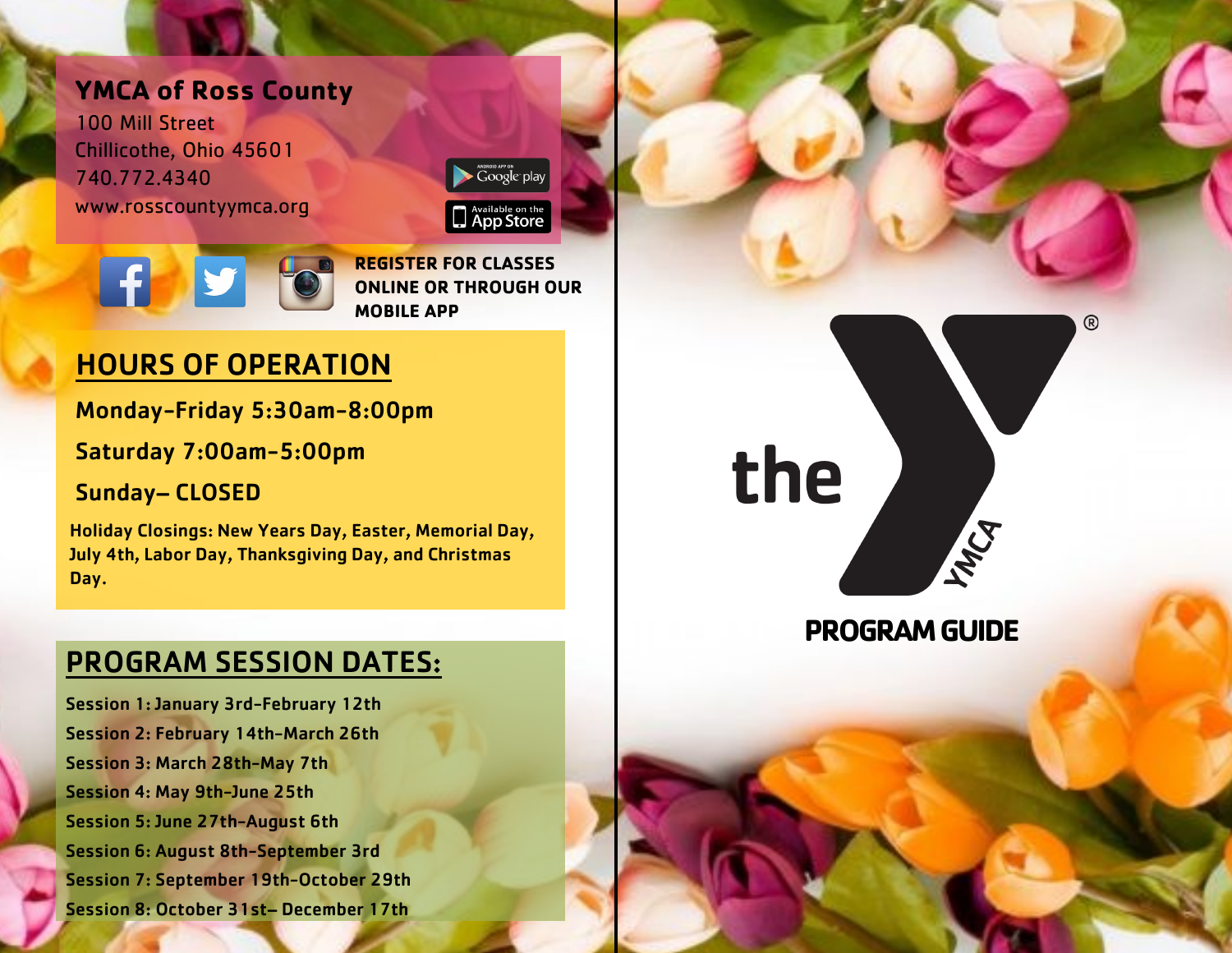### **YMCA OF ROSS COUNTY**

What is the YMCA: The YMCA is a 501(c)(3) charitable not-forprofit organization.

Our Mission: To put Christian principles into practice through programs that build healthy spirit, mind and body for all.

Our Cause: Our cause is to strengthen our community through programs focused on Youth Development, Healthy Living and Social Responsibility.

Our Y Today: Today, our YMCA serves over 100,000 visitors per year. Each year, over 350 young people learn to swim in our aquatics program. Over 250 children play sports in our Youth Basketball league. Nearly 100 children attend our summer camp program.

Our Caring Members & Supportive Staff: The YMCA is truly a place where all individuals are welcome. Our members come from all walks of life, all age groups, and all ethnicities. At the Y, we foster a community of caring members & supportive staff.

There is something for YOU at the YMCA: Members enjoy and participate in fun filled activities. From group fitness classes to team sports, from health education opportunities to community outreach events, from innovative preschool & afterschool programs to in-



# **POLICIES**



chure. To stay informed, the YMCA of Ross County's website is

regularly updated.

Download our program guide, current schedules for the aerobics room, the pool and other programs. Also, visit our social media sites:

www.rosscountyymca.org



Facebook.com/rossymca

Mobile App on Apple and Android App Store

#### POLICIES

#### Membership Details

As a full-facility member of the YMCA of Ross County, you are entitled to use the facility during all open hours. Members are also entitled to participate in all programs at reduced rates or at no additional charge. Membership may be purchased in full at the time of joining by cash, check, credit or debit card, or by monthly bank or card draft. Membership by be downgraded only after a six (6) month wait, per change. You must give 30 days notice to cancel your membership or to make any changes to your membership. Membership cards are required for admittance to the YMCA. Cards are non-transferable and may be not utilized by anyone other than the approved card holder.

#### Nationwide Membership

Members of the YMCA are able to utilize all YMCA facilities across the United States free of charge. Your membership to the Y travels with you wherever you roam, travel or do business. With over 10,000 YMCA's in the US, you'll find a YMCA anywhere you go waiting for you.

#### Supervision of Children

Children ages 8 to 12 may use the facility for one (1) hour without parental supervision. If the child is left for greater than one hour, the parent or guardian may be notified. Children 7 and under must be supervised at all times. The YMCA reserves the right to amend this policy without notice.

#### Locker Rooms

Lockers may be reserved in each locker room for a small fee. Members and guests may use unreserved lockers on a daily basis with no fee. The Y is not responsible for lost or stolen items.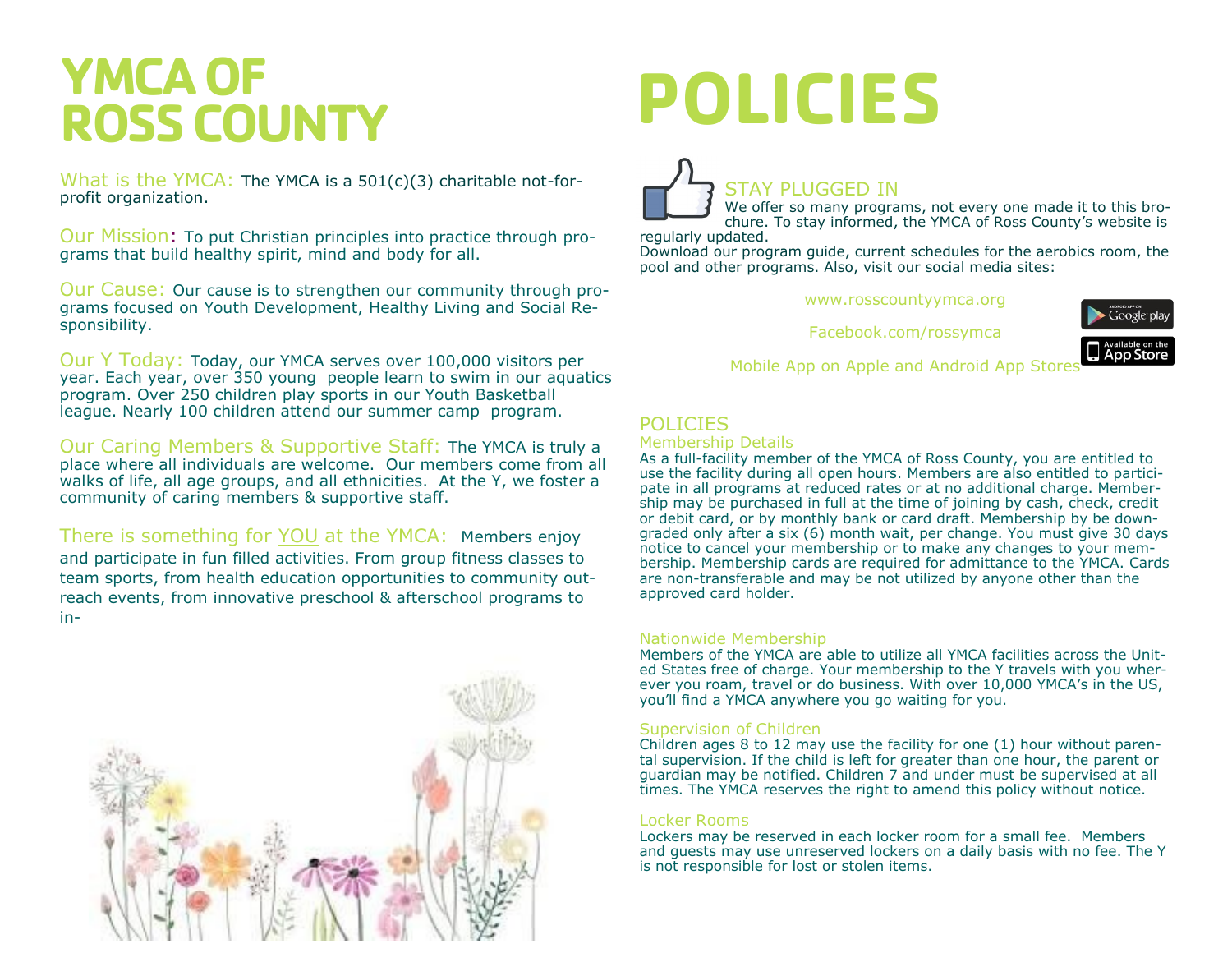### **CERTIFICATIONS**

#### LIFEGUARD CERTIFICATION

Being a lifeguard can be a very challenging and rewarding job. The purpose of this class is to teach participants the knowledge and skills needed to prevent and respond to aquatic emergencies.

Participants must be 15 years of age and pass the physical competency test to be eligible. YMCA lifeguard certification is good for two (2) years. Price of program includes Lifeguard Manual (\$32), CPR Mask (\$14) and Certification Fees (\$37). Winter & Spring Classes Available.

#### FIRST AID CERTIFICATION

The goal of this training is to teach individuals how to respond to common first aid emergencies, including cuts, burns, head and neck and back injuries and more. Upcoming Dates To Be Determined

#### CPR / AED CERTIFICATION

The goal of this training is to help students develop the knowledge, skills and confidence to respond in medical emergencies. The class will teach how to respond effectively to cardiac and breathing emergencies with adults, children and infants. Additionally, it will teach the use of automated external defibrillators (AED). Contact the Y for Class dates.

#### Expulsion Policy

Members or guests of the YMCA may be permanently excluded from our facility and programs for reasons necessary for the protection of our other members. Reasons for expulsion include, but are not limited to, physical harm to another person; sexually offensive actions or threats; being a register sex offender; any violent or improper behavior against another person. Permanent expulsion is reserved for situations where suspension will not adequately protect YMCA members, volunteers, program participants and staff.

#### My Y is Every Y

The Y movement is for youth development, healthy living and social responsibility. We want to encourage members to utilize the Y as often as they can. Sometimes, it's more convenient for members to utilize a Y in a different location when traveling, near a workplace or in another region. Now full facility / full privilege YMCA members have the flexibility to use other Y facilities throughout the United States, at no extra charge.

# **MEMBERSHIP**

### MEMBERSHIP DETAILS

#### What's Included?

- Fully-equipped 2,300 square foot fitness center with treadmills, elliptical machines, bikes and weight machines
- Youth, women's & seniors fitness center
- Two basketball court gymnasium
- Men's, Women's, and Family locker rooms
- Child Watch
- Indoor heated pool
- Indoor running /walking track
- Aerobic classes included FREE with membership
- Free instruction and support on equipment (Smart Start)
- Access to all YMCA's across the United States
- Convenient hours throughout the year
- Great location close to downtown & the city park

#### MEMBERSHIP RATES

Our YMCA prides itself on maintaining extremely high value and affordable membership rates for our community. Our current rates are listed below:

|                              | <b>Monthly Rate</b> |                       |                     |
|------------------------------|---------------------|-----------------------|---------------------|
| Youth: (8 years or older)    | \$23/mon            | \$230/year (\$46 off) |                     |
| Adult: (ages 26-64)          | \$36                | \$360                 | $($72 \text{ off})$ |
| Couple:                      | \$50                | \$500                 | (\$100 off)         |
| Senior: (ages $65+$ )        | \$33                | \$330                 | (\$66 of f)         |
| <b>Senior Couple:</b>        | \$46                | \$460                 | $($92 \text{ off})$ |
| Family:                      | \$57                | \$570                 | $($ \$114 off)      |
| <b>Single Parent Family:</b> | \$48                | \$480                 | (\$96 of f)         |
| Young Adult (18-25)          | \$25                | \$250                 | $($50 \text{ off})$ |
| <b>Young Family</b>          | \$45                | \$450                 | (\$90 of f)         |

*\*All memberships are subject to the additional local tax rate, which is currently 7.25%. There may be a \$30 fee on returned monthly drafts.*

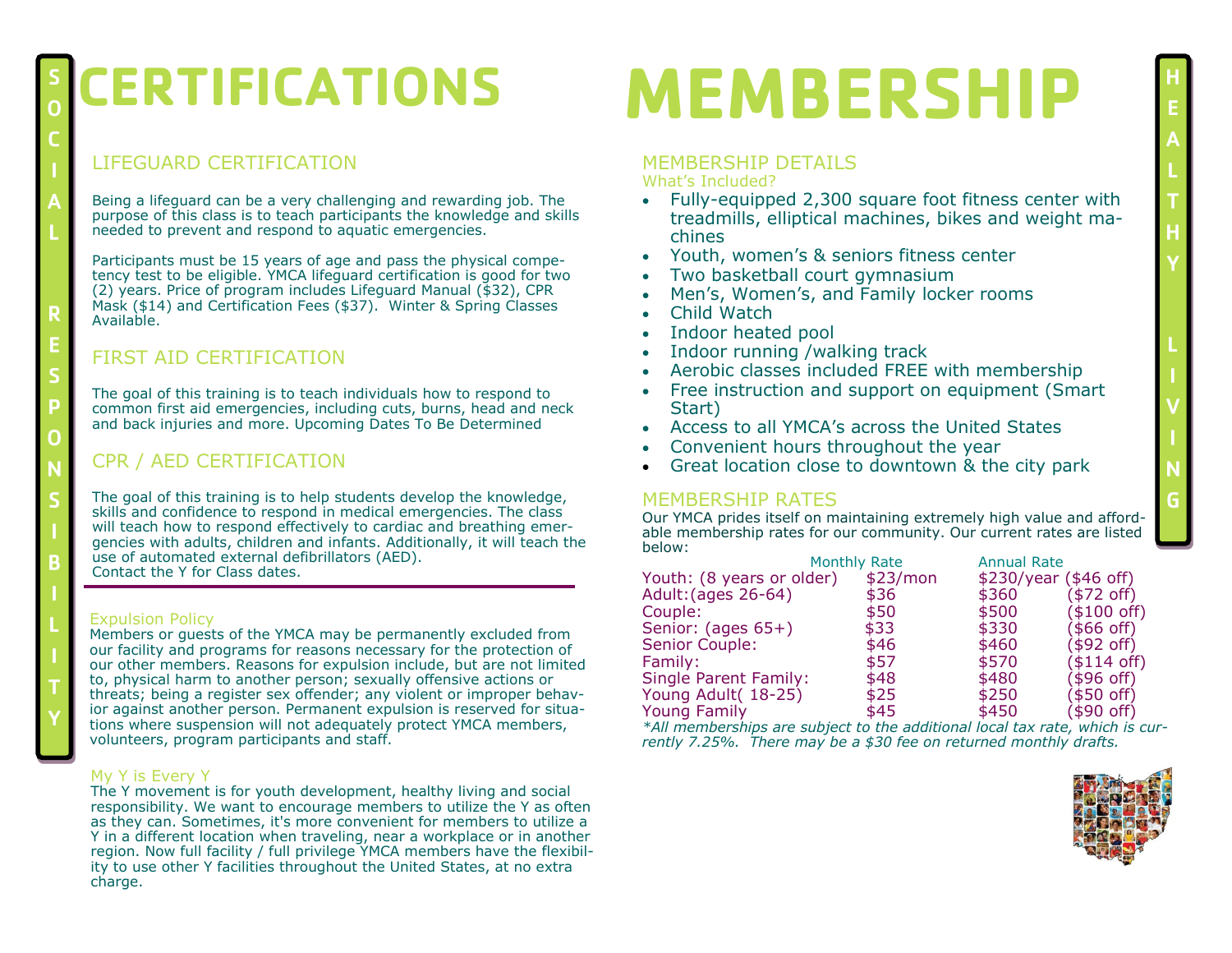### **WELLNESS**

Group Exercise Classes are Included in your Membership. Classes are open to ages 14-17 attending with parent.

#### GROUP FITNESS CLASSES

Strength & Cardio-with Nikki Alexander

Zumba ® - with Tancy Matter/Beverly Britton

Core Focus– with Sarah Caplan

Enhance Fitness-Lydia, Cordy, Nikki

Gentle Yoga– with Cordy Boedecker

Chair Yoga– with Cordy Boedecker

Tabata-with Myranda Vance

Total Fitness– with Lydia Linton

Silver Sneakers– with Gwen M. or Patty D.

Aqua Fit– with Nikki A. or Susie C.

Spin & Stix– Nikki Alexander

Dynamic Fit– with Myranda Vance

Aqua Zumba– with Joanne Jepson

Kick boxing– with Audrey Barker

Zumba Toning-Joanne/Tancy

Walking Club– Nikki Alexander

Pilates-Beverly Britton

Circuit Training Stations-Sarah Caplan

#### YMCA PRESCHOOL

#### \$115 per week /Members \$130 per week /Guests Ages 3 - 5 Years

The YMCA of Ross County offers preschool for children between the ages of 3 and 5. Our state-licensed program is rooted in the concept that learning and play are interconnected. We provide a safe, engaging and consistent environment for all children.

Our program has year-round availability. We have adapted the Creative Curriculum® for preparing the children for Kindergarten. We also believe in the importance of creative activity, play and recreation. Children in the Y Preschool frequently have opportunities for free play, field trips to the park, swimming in our pool and structured recreation in the gymnasium.

Our teachers and aides seek to help children gain confidence, explore their surroundings, collabo-

rate with other children, improve their self esteem, to learn and have fun. The Y Preschool is state-licensed by the Ohio Department of Job and Family Services. Children in our preschool must be 3 years old before enrolling and must be potty trained.

Children in the program have included access to our before school and after school programs, for working parents who start their day before 9am or end after 3pm.

#### YMCA SUMMER CAMP

\$125 per week /Members \$145 per week /Guests \*ODJFS subsidies accepted

Summer just wouldn't be the same without the excitement and adventure of a YMCA Day Camp. For over 30 years, central Ohio children have come together for a summer full of nature, water fun, games, cookouts, arts & crafts and new friendships! A



wide variety of programs are offered for children ages 3 to 14.

Camp is at the heart of the Y, so make your child's summer the Best Summer Ever by enrolling today!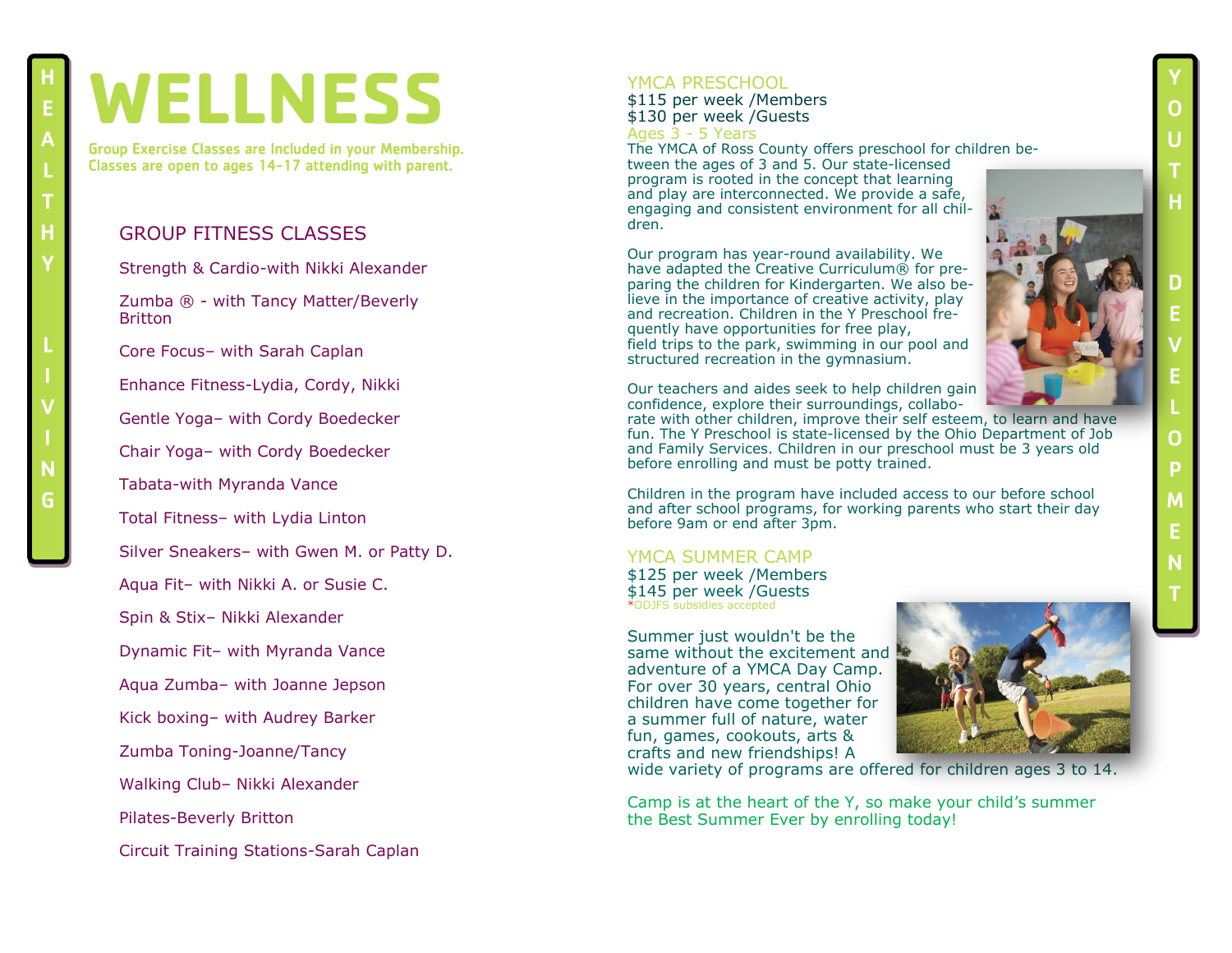# **CHILD CARE**

TODDLER CARE

n

\$135\* per week /Members, \$150\* per week /Guests

\*Financial assistance may be available through ODJFS

#### **Ages 18-36 Months**

Our toddler care program is designed to meet the developmental needs of toddlers. It provides experiences that enrich and enhance each child's cognitive, language, social, emotional, physical and creative development. Within the center's daily schedule, each child has opportunities to create, explore the environment, learn problem solving and personal interaction skills, and learn concepts through first-hand experiences. Children develop a positive self-concept through a balance of self-directed and teacher directed activities.

Opportunities for solitary play, as well as group activities, are provided. Through play, children learn important lessons, such as how to manage feelings, emotions and relationships, cooperation, sharing and listening to others. We introduce a formal classroom learning routine which includes circle time, stories,

songs, reading and gross motor development. basic language, math, and social skills are reinforced daily.

#### YMCA AFTER SCHOOL PROGRAM CHILLICOTHE, HUNTINGTON & SOUTHEASTERN SCHOOL AGE PROGRAMS

#### Grades K - 4

The YMCA partners with public schools to serve the needs of children grades K-4 in the before and after school latch-key program. The program provides tutoring, recreational activities, learning experiences and healthy snacks for the students. Program located at Chillicothe, Huntington or Southeastern Elementary.

#### **Hours**

3:15pm until 6:00pm.







#### FOR STARTERS

Smart Start Free

The Y offers introductory services for new members. Gym orientation provides an overview of the facility at your pace, answering all of your questions.

#### PERSONAL TRAINING

Can be bought in packages

\$20/30 minute session \$30/45 minute session

Provides one-on-one support for an individual's fitness goals. ACE Certified personal trainers guide clients through an assessment of their fitness level, develop/coach each person through their designed fitness activities.

#### SILVER SNEAKERS

#### Muscle Strength / Range of Motion (MSROM)

Silver Sneakers classes are designed for older adults who are looking to improve their muscle strength, range of motion and overall well being. The classes are designed to operate at each person's own pace, with the support of instructors and friends.

#### Enhance Fitness

Geared toward older adults of all fitness levels with a focus on strength, flexibility, movement and balance. Each new participant will take a fitness assessment when starting the program and again after 16 weeks in order to track progress. It is an evidenced-based class that has been proven to positively impact those with arthritis or other chronic conditions.

#### DIABETES PREVENTION PROGRAM

12-Month Lifestyle Change Class Financial Assistance is Available

The YMCA's Diabetes Prevention Program is a group-based lifestyle intervention for adults at high risk for developing type 2 diabetes, and has been shown to reduce the number of new cases of diabetes by 58 percent overall and by 71 percent in adults over 60.



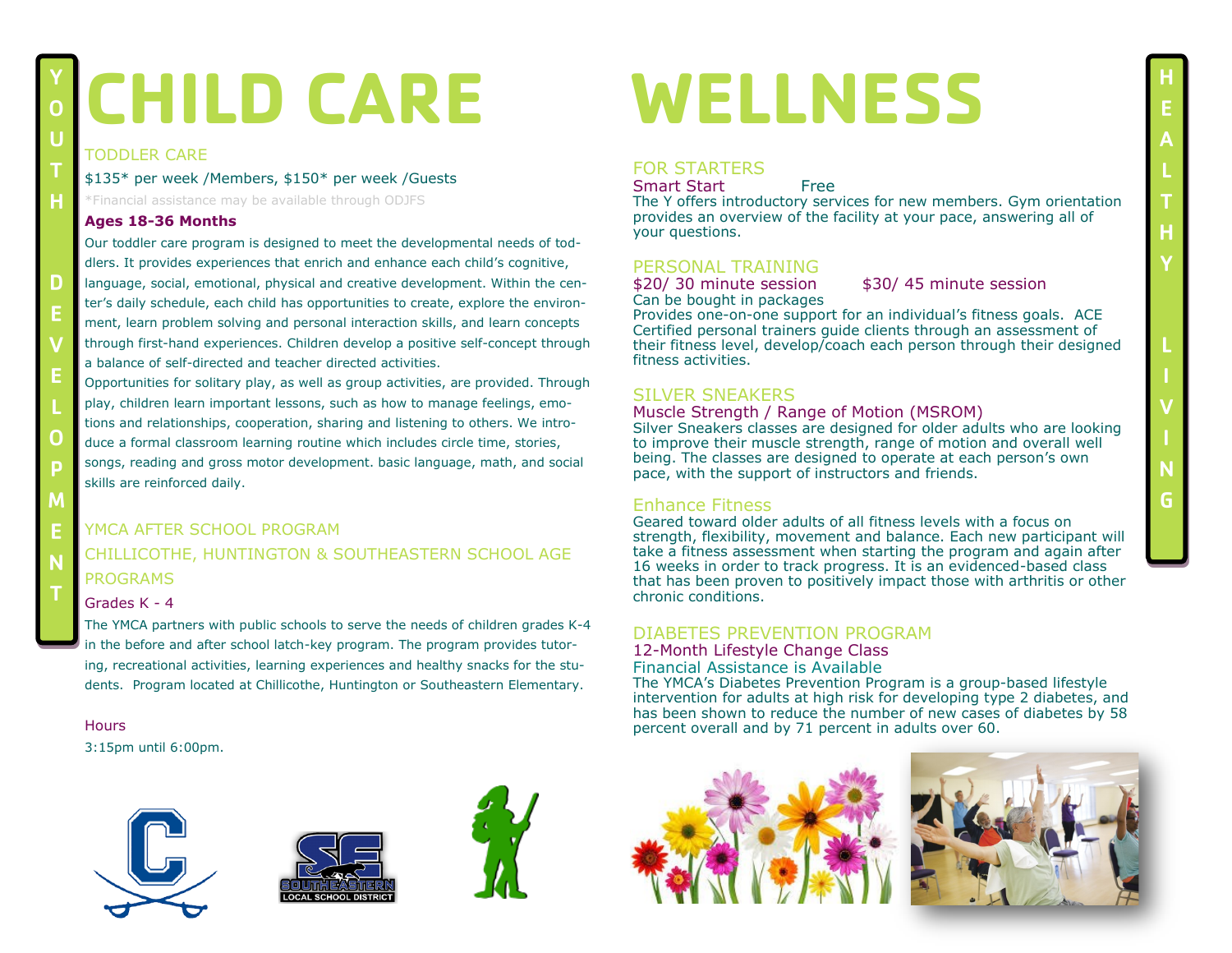# **GYMNASTICS SPORTS**

#### GYMNASTICS TEAM

#### Ages Up to 18

The YMCA Gymnastics team is a competitive group who competes across Ohio and annually at the national meet. All team members must be members of the YMCA of Ross County. Participation is by try -out only, for ages 5+ to 18 years old. Level 2 Level 3-9, xcel<br>\$90 \$100

 $$100$ 

#### PRIVATE LESSONS

We offer private gymnastics lessons for those who wish to work with our instructors one-on-one or in smaller groups. Schedule 30 or 60 minute sessions as an individual or group by contacting Coach Rachel at

rlucas@rosscountyymca.org<br>1/2 Hour One Ho

**One Hour Group Lesson**  $$15$   $$25$   $$20(pp)$ 

#### MOMMY / DADDY & ME

#### Ages 12 Months– 3 Years

This class is designed for parents and children, ages 18 months to 3 years. Boys and girls will be accompanied by one or both parents and will run, climb, jump and swing! Parents will stretch with kids and help them with rolls and other gymnastic movements. Kids learn structure, bonding and social skills. This class promotes exercise and fun to create healthy, happy children!

### YOUTH SPORTS

Rookies Sports

\$30 /Members

\$60 /Guests

#### Ages 3-5 Years

Rookies sports is designed to give children an introductory experience into a variety of sports. From basketball to soccer, tball to golf, children get exposed to fun, interactive games with their same-age peers. The program is guided by knowledgeable adults who excel in working with younger children on skill development. Each child will receive personalized time to meet their own needs and skill development. Parents are encouraged to participate in the program with children.

#### NEXT Level Sports

\$30 /Members

\$60 /Guests

Ages 6-8 Years

Building on the foundation of Rookies Sports, NEXT Level is aimed to give children enhanced skills in a variety of sports.

Instructors will use advanced drills to prepare athletes for future league sports.

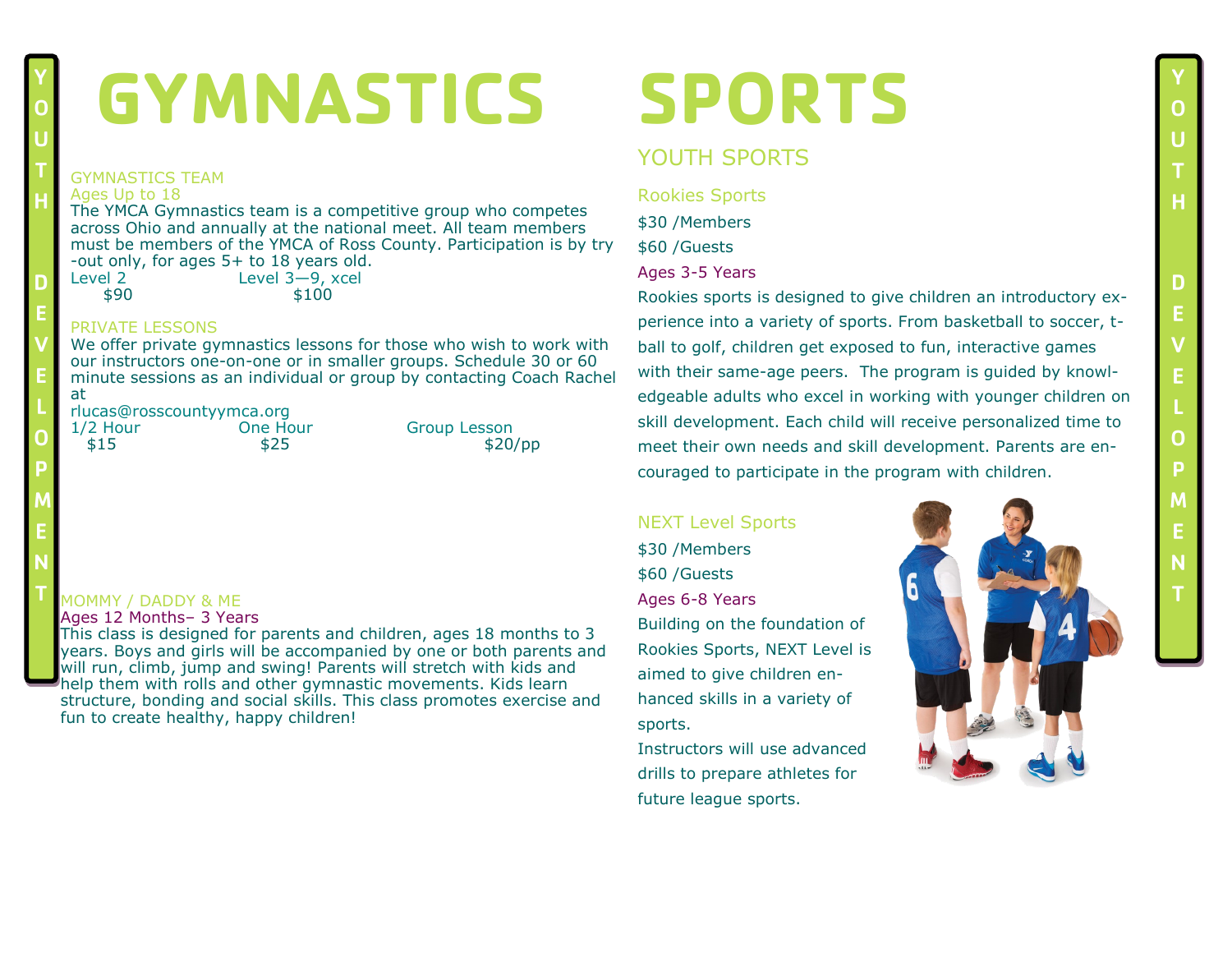# **SPORTS**

#### YOUTH BASKETBALL LEAGUE

Age Groups: 5/6 Years, 7/8 Years, 9/10 Years, 11-13 Years

We believe an important component of YMCA Youth Sports is fair play, respect for oneself, one's opponent and others involved in competition. Players, volunteer coaches, officials, and spectators share a responsibility for fair play and good sportsmanship. Through YBL youth learn to play competitive basketball with and against their peers, while living the value fundamental to good character. This league is offer twice a year– winter and summer.

Registration thru early November. Practices in Dec. Games Jan-Feb.

#### TEEN STRENGTH CERTIFICATION

Free/Members

#### Ages 12-15 Years

This certification course teaches young people how to properly exercise, use equipment,& get healthier. Certification required for children 12-15 to use the fitness center equipment.

#### ADULT BASKETBALL LEAGUE

All of our sports emphasize teamwork and cooperation, and adult basketball is a great example of that. The YMCA offers recreational leagues for men and women who want to have fun in the camaraderie of others while getting an excellent workout. Bring your team together! Begins June 4th

# **GYMNASTICS**

#### **RECREATIONAL GYMNASTICS All classes are session based, 6-weeks long.**

#### Twinkle, Twinkle Little Stars

Ages 3-4 Years Children are introduced to basic gymnastic skills, verbal cues and body movement. Focus is on cartwheels, balancing and bouncing.

#### Little Stars

Ages 4-5 Years This is the next-level gymnastics class. Children begin to use the entire gym and will learn how to safely approach each apparatus.

#### Bronze Stars

Ages 5-8 Years This class is for beginner gymnasts. Focus on basic gymnastics skills, coordination and gaining strength.

#### Silver Stars

School Age Children Intermediate level class focused on skills and coordination, children learn the essentials for gymnastics.

#### Gold Stars

School age children Advanced level class for children who have mastered both bronze and silver level skills and want to continue developing strength flexibility and skills on each event.

#### All Stars (Invitation Only) School Age Children

In the past, this program was known as Pre-Team. It is a 90 minute class, and is the final step for those looking to compete across the country!

#### Boys Gymnastics

School Age Children Gymnastics class for boys ages 6 to 12, which will teach an array of agility and strength skills targeted to boys skill sets.

#### **Check Out Our Website and App for Our Latest Info!**